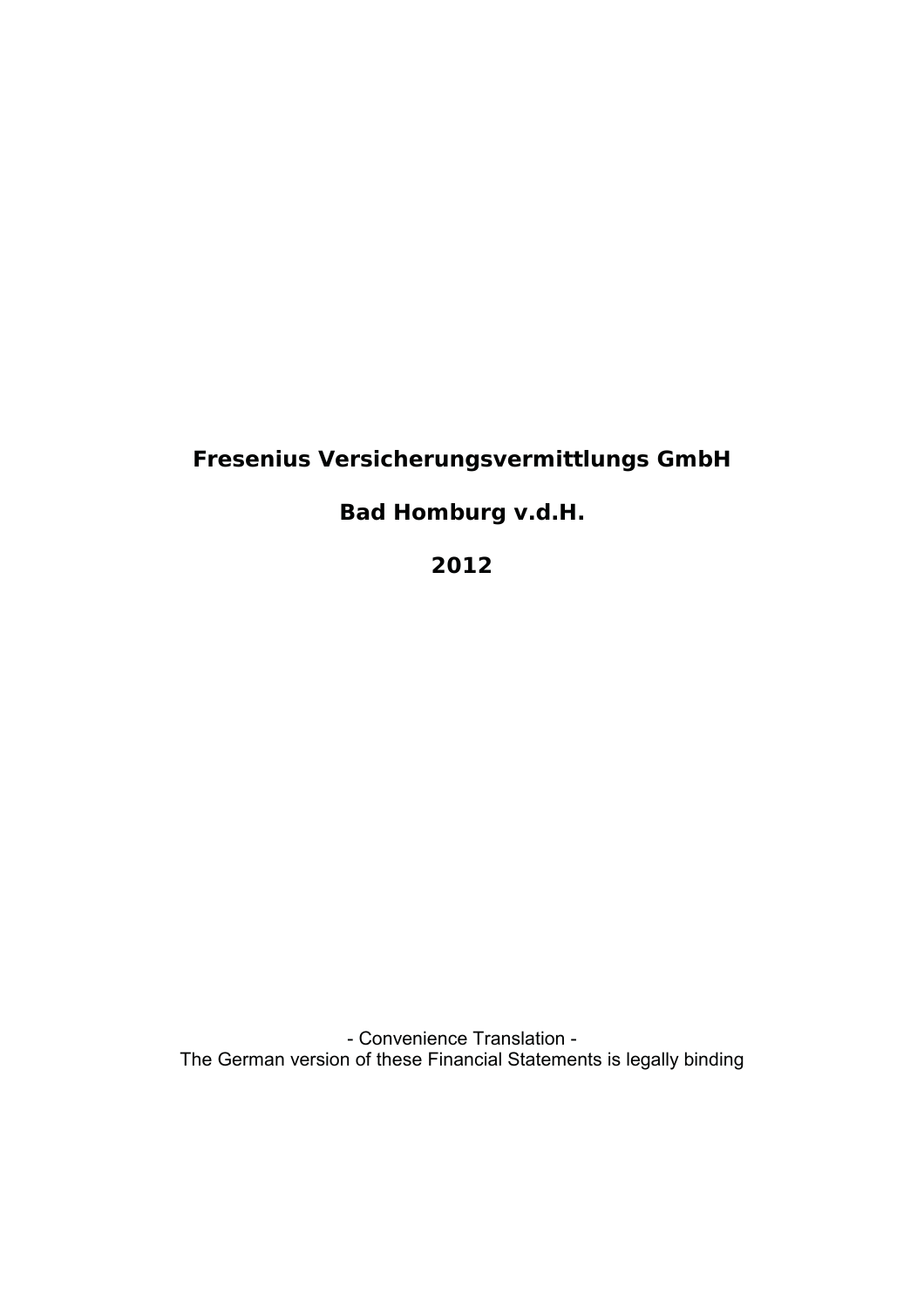## **Balance Sheet**

#### **as of December 31, 2012**

# **Fresenius Versicherungsvermittlungsges. mbH, Bad Homburg**

| Assets |                                                    | Note | 31.12.2012<br><b>EUR</b> | 31.12.2011<br><b>EUR</b> |
|--------|----------------------------------------------------|------|--------------------------|--------------------------|
| А.     | <b>Fixed assets</b>                                |      |                          |                          |
|        | Intangible assets<br>L.                            |      | 0.00                     | 0.00                     |
|        | Tangible assets<br>Ш.                              | (3)  | 10,582.00                | 22,215.00                |
|        | Financial assets<br>Ш                              | (4)  | 8,859,137.03             | 8,859,137.03             |
|        |                                                    |      |                          |                          |
| В.     | Umlaufvermögen                                     |      |                          |                          |
|        | Accounts receivable due from related parties<br>L. | (5)  | 3,528,881.41             | 1,152,976.28             |
|        | Other assets<br>Ш.                                 |      | 0.00                     | 0.00                     |
|        |                                                    |      | 12,398,600.44            | 10,034,328.31            |

| Liabilities and shareholder's equity |                                           | Note | 31.12.2012<br><b>EUR</b> | 31.12.2011<br><b>EUR</b> |
|--------------------------------------|-------------------------------------------|------|--------------------------|--------------------------|
| А.                                   | Eigenkapital                              |      |                          |                          |
|                                      | Subscribed capital<br>L.                  |      | 26,000.00                | 26,000.00                |
|                                      | Capital reserves<br>Ш.                    |      | 7,558,701.62             | 7,558,701.62             |
|                                      | III. Retained earnings brought forward    |      | 0.89                     | 0.89                     |
|                                      | IV. Retained earnings                     |      | 0.00                     | 0.00                     |
|                                      |                                           |      | 7,584,702.51             | 7,584,702.51             |
| В.                                   | <b>Accruals</b>                           | (6)  | 583,640.68               | 520,224.83               |
| C.                                   | <b>Liabilities</b>                        |      |                          |                          |
|                                      | Trade accounts payable<br>I.              |      | 24,213.02                | 398.06                   |
|                                      | Liabilities to affiliated companies<br>Ш. | (7)  | 4,198,254.98             | 1,843,263.68             |
|                                      | III.<br>Other liabilities                 |      | 7,789.25                 | 85,739.23                |
|                                      |                                           |      | 12,398,600.44            | 10,034,328.31            |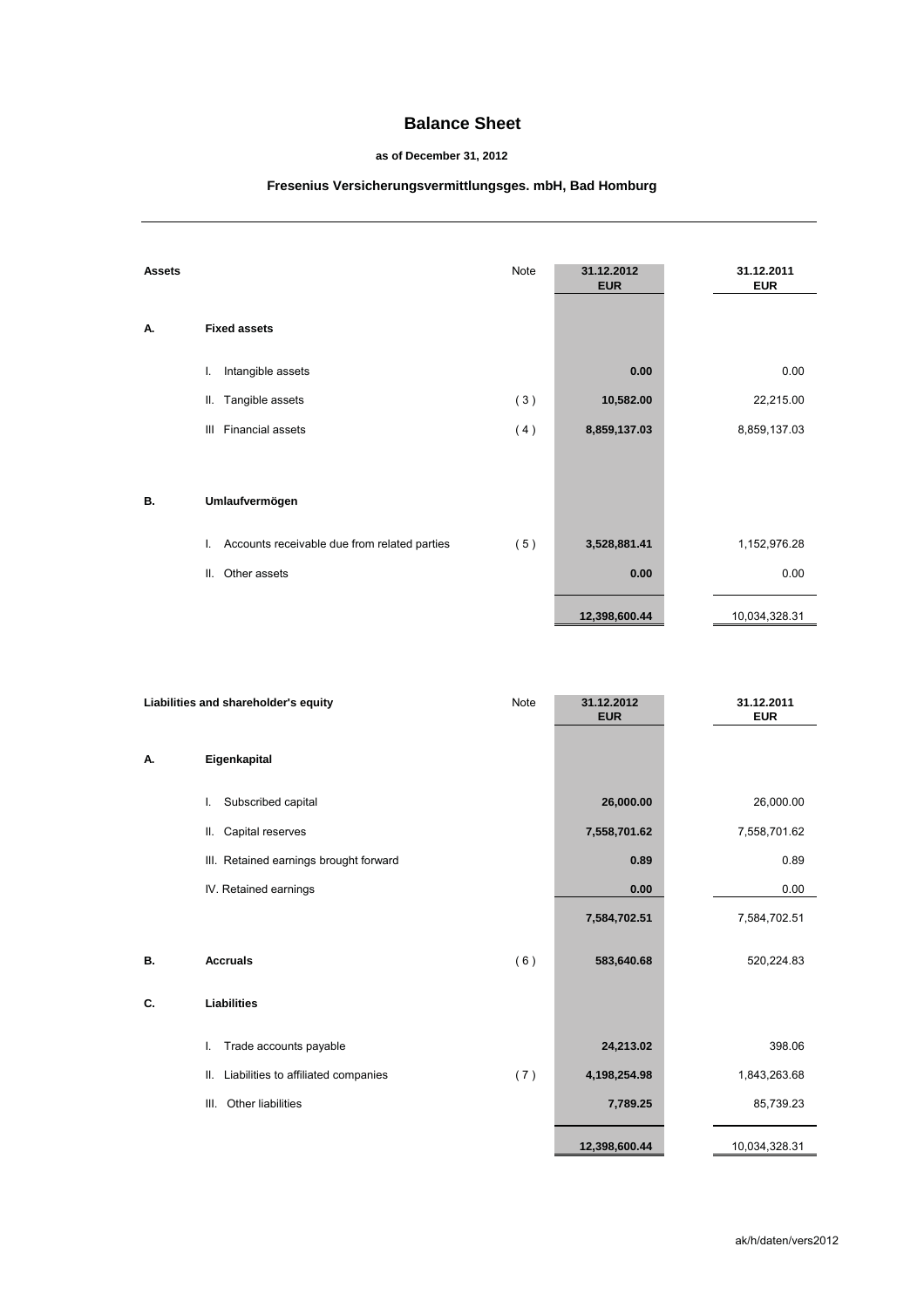## **Profit and Loss Statement**

#### **as of December 31, 2012**

#### **Fresenius Versicherungsvermittlungsges. mbH, Bad Homburg**

|     |                                                                              | Note |               | 2012<br><b>EUR</b> | 2011<br><b>EUR</b> |
|-----|------------------------------------------------------------------------------|------|---------------|--------------------|--------------------|
| 1.  | Sales                                                                        |      |               | 1,633,071.20       | 1,485,469.11       |
| 2.  | Other operating income                                                       | (8)  |               | 2,914.80           | 3,854.89           |
| 3.  | Personnell expenses                                                          |      |               |                    |                    |
|     | a) Salaries and wages                                                        |      | -475,803.29   |                    |                    |
|     | b) Social security and costs of retirement<br>pensions and social assistance |      | $-105,045.69$ | $-580,848.98$      | $-544,017.41$      |
| 4.  | Depreciation on property, plant and equipment                                |      |               | $-11,633.00$       | $-11,631.41$       |
| 5.  | Other operating expenses                                                     | (9)  |               | $-367,856.77$      | $-319,479.64$      |
| 6.  | Income from financial assets                                                 |      |               | 731.40             | 2,262.39           |
| 7.  | Other interest and similar income                                            | (10) |               | $-22,363.68$       | $-23,017.00$       |
| 8.  | Profit from ordinary operations                                              |      |               | 654,014.97         | 593,440.93         |
| 9.  | Extraordinary expenses                                                       |      |               | 0.00               | $-109,347.46$      |
| 10. | Income taxes                                                                 |      |               | 889.20             | $-1,099,740.80$    |
| 11. | Other tax                                                                    |      |               | $-1,330.45$        | $-1,597.45$        |
| 12. | Profit transfer due to profit and loss<br>transfer agreement                 | (11) |               | $-653,573.72$      | 617,244.78         |
| 13. | Retained earnings                                                            |      |               | 0.00               | 0.00               |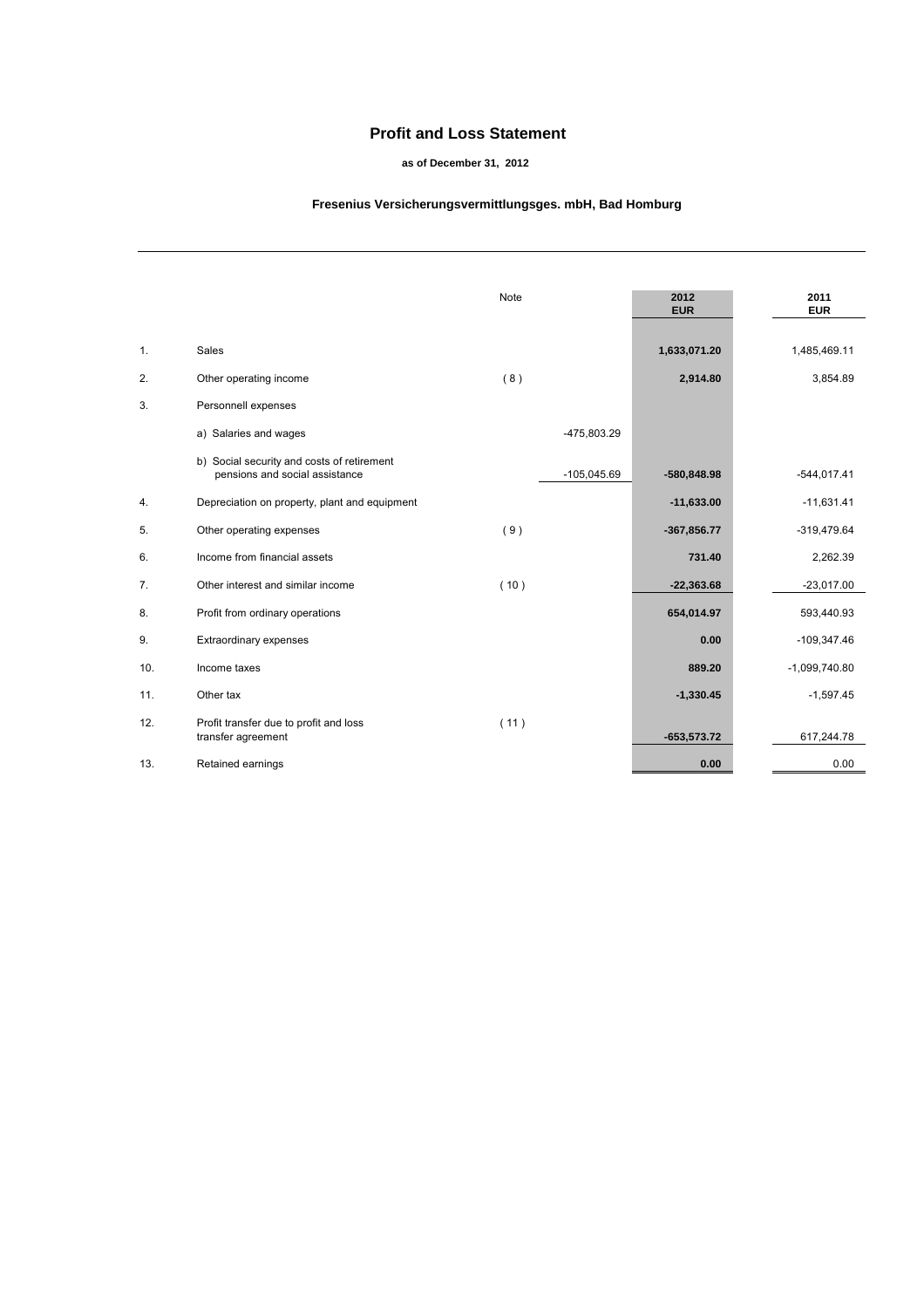| (1) Application of the<br><b>Accounting Law</b><br><b>Modernisation Act</b> | For the 2012 business year, Fresenius Versicherungsvermittlungs GmbH<br>applies the provisions of the German Commercial Code (HGB), new<br>version (Accounting Law Modernisation Act, BilMoG).                                                                                                                                                                                                                                                                                                                                                                                                                                                                                                                                                                                                                                                                               |
|-----------------------------------------------------------------------------|------------------------------------------------------------------------------------------------------------------------------------------------------------------------------------------------------------------------------------------------------------------------------------------------------------------------------------------------------------------------------------------------------------------------------------------------------------------------------------------------------------------------------------------------------------------------------------------------------------------------------------------------------------------------------------------------------------------------------------------------------------------------------------------------------------------------------------------------------------------------------|
|                                                                             | Fresenius Versicherungsvermittlungs GmbH is a small corporation in<br>terms of sec. 267 subsect. 1 HGB. With regard to disclosure, the<br>company utilises the relief available under sec. 326 HGB.                                                                                                                                                                                                                                                                                                                                                                                                                                                                                                                                                                                                                                                                          |
|                                                                             | As before, the company selected the total cost method (sec. 275<br>subsect. 2 HGB) for the income statement.                                                                                                                                                                                                                                                                                                                                                                                                                                                                                                                                                                                                                                                                                                                                                                 |
| (2) Accounting and<br>valuation methods                                     | The valuation process is carried out in accordance with the provisions<br>of the German Commercial Code that apply to corporations.                                                                                                                                                                                                                                                                                                                                                                                                                                                                                                                                                                                                                                                                                                                                          |
|                                                                             | Acquired intangible assets are valued at acquisition costs, reduced by<br>regular amortisation. Amortisation is applied on a straight-line basis<br>over a useful life of three years. Additions are amortised on a pro rata<br>temporis basis.                                                                                                                                                                                                                                                                                                                                                                                                                                                                                                                                                                                                                              |
|                                                                             | Fixed assets are valued at acquisition costs, reduced by regular<br>depreciation. Depreciation is applied in accordance with the straight-line or<br>declining balance method based on the expected useful life. Monthly<br>depreciation was applied to additions of moveable fixed assets.                                                                                                                                                                                                                                                                                                                                                                                                                                                                                                                                                                                  |
|                                                                             | Receivables and other assets are valued at the nominal value. The<br>general credit risk is addressed with a lump-sum adjustment.                                                                                                                                                                                                                                                                                                                                                                                                                                                                                                                                                                                                                                                                                                                                            |
|                                                                             | Provisions are entered for identifiable risks at the appropriate amount,<br>including future price and cost increases.                                                                                                                                                                                                                                                                                                                                                                                                                                                                                                                                                                                                                                                                                                                                                       |
|                                                                             | Pension provisions are calculated on an actuarial basis using biometric<br>probabilities (Heubeck 2005 G Reference Tables) in accordance with the<br>projected unit credit method. Future expected payment and pension<br>increases are taken into account during the calculation of obligations. At this<br>time, annual adjustments of 3% to 4% for payments and 1.75% for pensions<br>are used as assumptions. The company-specific fluctuation rate, which is<br>also included in the calculation, ranged from 0% to 18%. The underlying<br>actuarial interest rate for the discounting of pension obligations is 5.06%;<br>this figure refers to the average market interest rate of the last seven<br>business years calculated and published by the German Federal Bank<br>(Bundesbank) for an assumed residual term of 15 years (effective date 31<br>October 2012). |
|                                                                             | Liabilities are entered at the repayment amount.                                                                                                                                                                                                                                                                                                                                                                                                                                                                                                                                                                                                                                                                                                                                                                                                                             |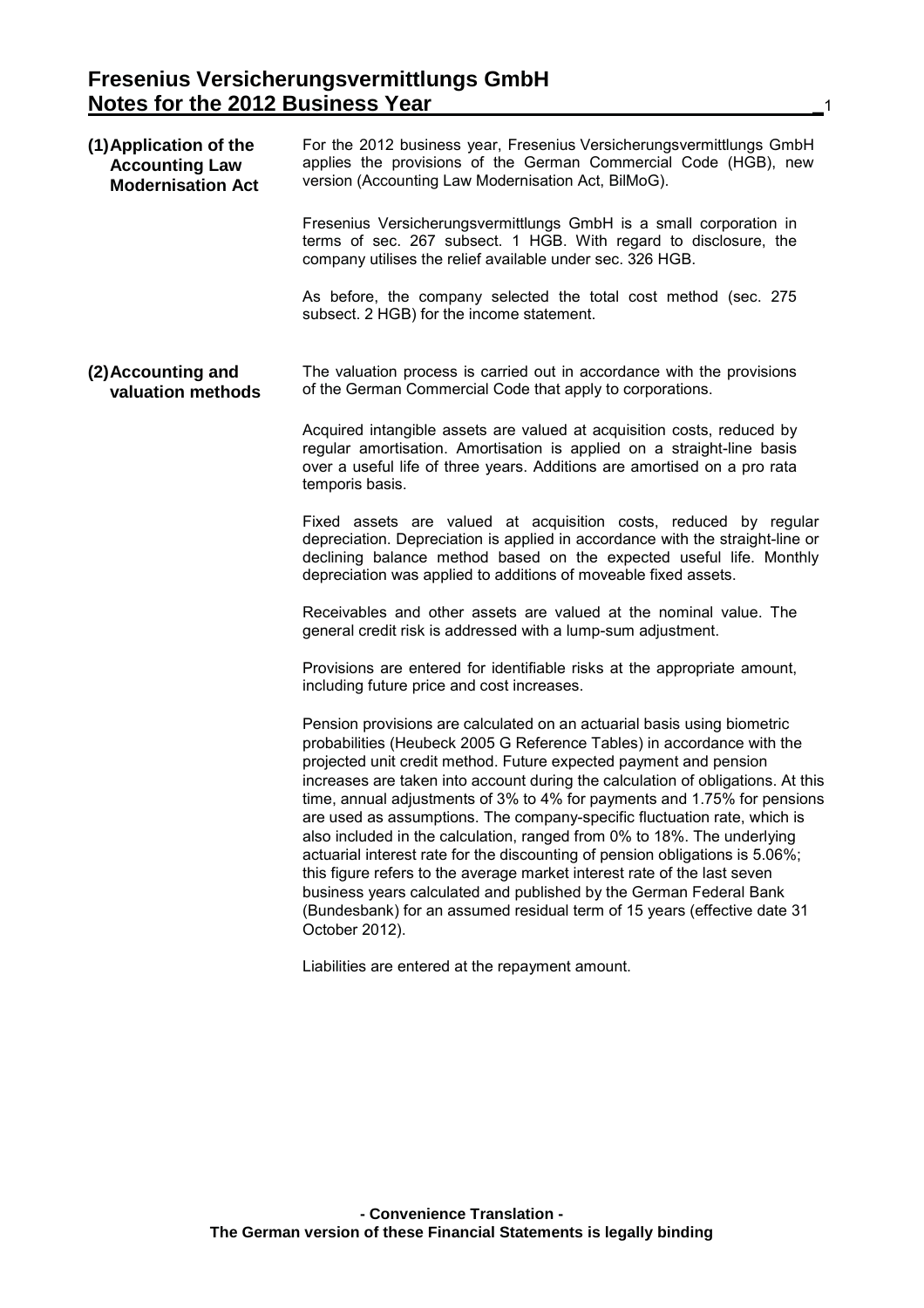# **(3) Long-term assets**

|                                              | Acquisition/                          | <b>Additions</b><br>value | Depreciation                | <b>Depreciation</b><br>in business | Res. book value | Res. book  |
|----------------------------------------------|---------------------------------------|---------------------------|-----------------------------|------------------------------------|-----------------|------------|
|                                              | <b>Production costs</b><br>31/12/2011 |                           | (Retirements) (accumulated) | vear 2012                          | on 31/12/2012   | on         |
|                                              | <b>EUR</b>                            | <b>EUR</b>                | <b>EUR</b>                  | <b>EUR</b>                         | <b>EUR</b>      | <b>EUR</b> |
| Intangible fixed<br>assets                   | 3,888.57                              | 0.00                      | 3,888.57                    | 0.00                               | 0.00            | 0.00       |
| <b>Operational and</b><br>business equipment | 41,316.30                             | 0.00                      | 30,734.30                   | 11,633.00                          | 10,582.00       | 22,215.00  |
|                                              | 45,204.87                             | 0.00                      | 34,622.87                   | 11,633.00                          | 10,582.00       | 22,215.00  |

**(4) Financial assets** Financial assets consist of a 100% participating interest by Fresenius Versicherungsvermittlungs GmbH in Fresenius Netcare GmbH in the amount of EUR 8,859,137.03.

- **(5) Receivables from associated companies** amount of EUR 3,528,881.41 This item consists of receivables from Fresenius Netcare GmbH in the
- **(6) Provisions** This item contains pension provisions (EUR 479,789.00) and other provisions (EUR 103,851.68). All identifiable risks and uncertain obligations were addressed.

The pension provisions have been created according to the methods described under note (2) "Accounting and valuation methods". The revaluation of the pension provisions for 1 January 2010, which was required due to the BilMoG, resulted in a shortfall of EUR 117,158.00. In 2010, the company utilised the option under sec. 67 subsect. 1 sentence 1 EGHGB (Introductory Act for the German Commercial Code), and allocated 1/15 of this difference (EUR 7,810.54) to the provision. The remaining 14/15 were allocated in 2011. The expenditure of EUR 109,347.46 from this allocation was shown under the item "extraordinary expenses" in the income statement.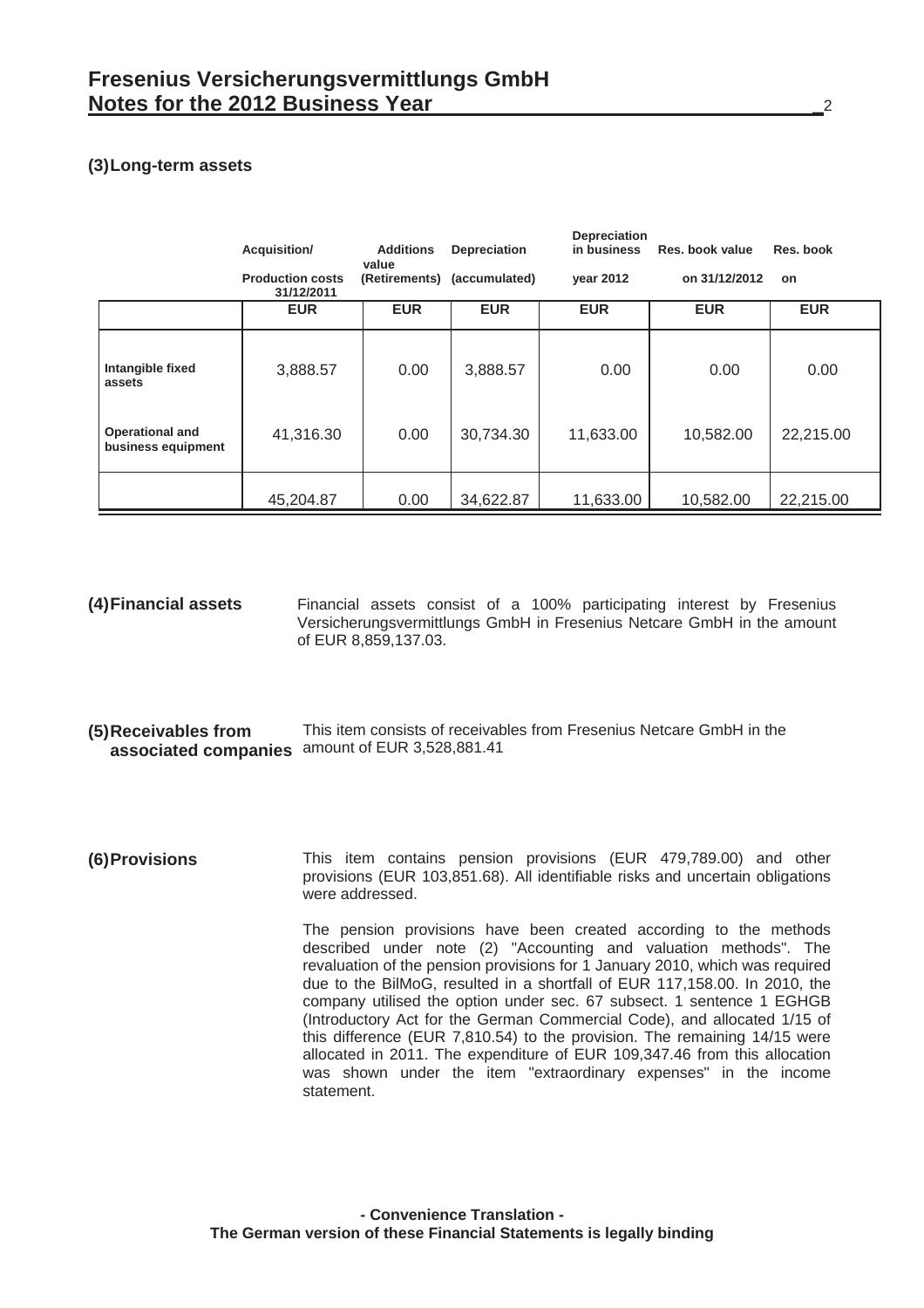|                                               | Due to a company agreement concluded in November 2009, starting on 1<br>January 2010 employees may allocate working hours and wage components<br>to an account managed by the company in order to have these amounts<br>paid out at a later point in time in the form of time off (demography fund).<br>The credit balances of the employees are invested in an insurance product<br>that cannot be accessed by the company and its creditors due to a trust<br>agreement. Therefore it concerns a so-called securities-linked pension<br>promise in terms of sec. 253 subsect. 1 sentence 3 HGB. Therefore the<br>provision for the employee time credits is entered at the fair value of the<br>insurance product. This fair value is obtained from the insurance company's<br>actuarial reserve as per the business plan, plus available profit participation. |                                 |
|-----------------------------------------------|-------------------------------------------------------------------------------------------------------------------------------------------------------------------------------------------------------------------------------------------------------------------------------------------------------------------------------------------------------------------------------------------------------------------------------------------------------------------------------------------------------------------------------------------------------------------------------------------------------------------------------------------------------------------------------------------------------------------------------------------------------------------------------------------------------------------------------------------------------------------|---------------------------------|
|                                               | Amount repayable from obligations under demography fund<br>Fair value of insurance<br>Surplus, assets over obligations                                                                                                                                                                                                                                                                                                                                                                                                                                                                                                                                                                                                                                                                                                                                            | €4,788.63<br>€4,788.63<br>€0.00 |
|                                               | Acquisition costs of insurance                                                                                                                                                                                                                                                                                                                                                                                                                                                                                                                                                                                                                                                                                                                                                                                                                                    | €4,583.82                       |
|                                               | In the income statement, expenses and income from the valuation of the<br>insurance and the provision in the amount of EUR 145.07 were offset.                                                                                                                                                                                                                                                                                                                                                                                                                                                                                                                                                                                                                                                                                                                    |                                 |
| (7) Liabilities to<br>associated<br>companies | Liabilities to associated companies consist of: Fresenius SE & Co. KGaA<br>in the amount of EUR 4,045,689.26, Fresenius Medical Care GmbH in<br>the amount of EUR 3,245.52, Fresenius Medical Care Deutschland<br>GmbH in the amount of EUR 126,022.16, and Fresenius Kabi<br>Deutschland GmbH in the amount of EUR 23,298.04.                                                                                                                                                                                                                                                                                                                                                                                                                                                                                                                                    |                                 |
| (8) Other operating<br>income                 | This item includes, among others, gains of EUR 51.32.                                                                                                                                                                                                                                                                                                                                                                                                                                                                                                                                                                                                                                                                                                                                                                                                             |                                 |
| (9) Other operating<br>expenses               | This item includes, among others, losses of EUR 1,267.57.                                                                                                                                                                                                                                                                                                                                                                                                                                                                                                                                                                                                                                                                                                                                                                                                         |                                 |
| (10)Interest and similar<br>expenses          | This item includes, among others, expenses from the compounding of<br>provisions in the amount of EUR 20,986.00.                                                                                                                                                                                                                                                                                                                                                                                                                                                                                                                                                                                                                                                                                                                                                  |                                 |